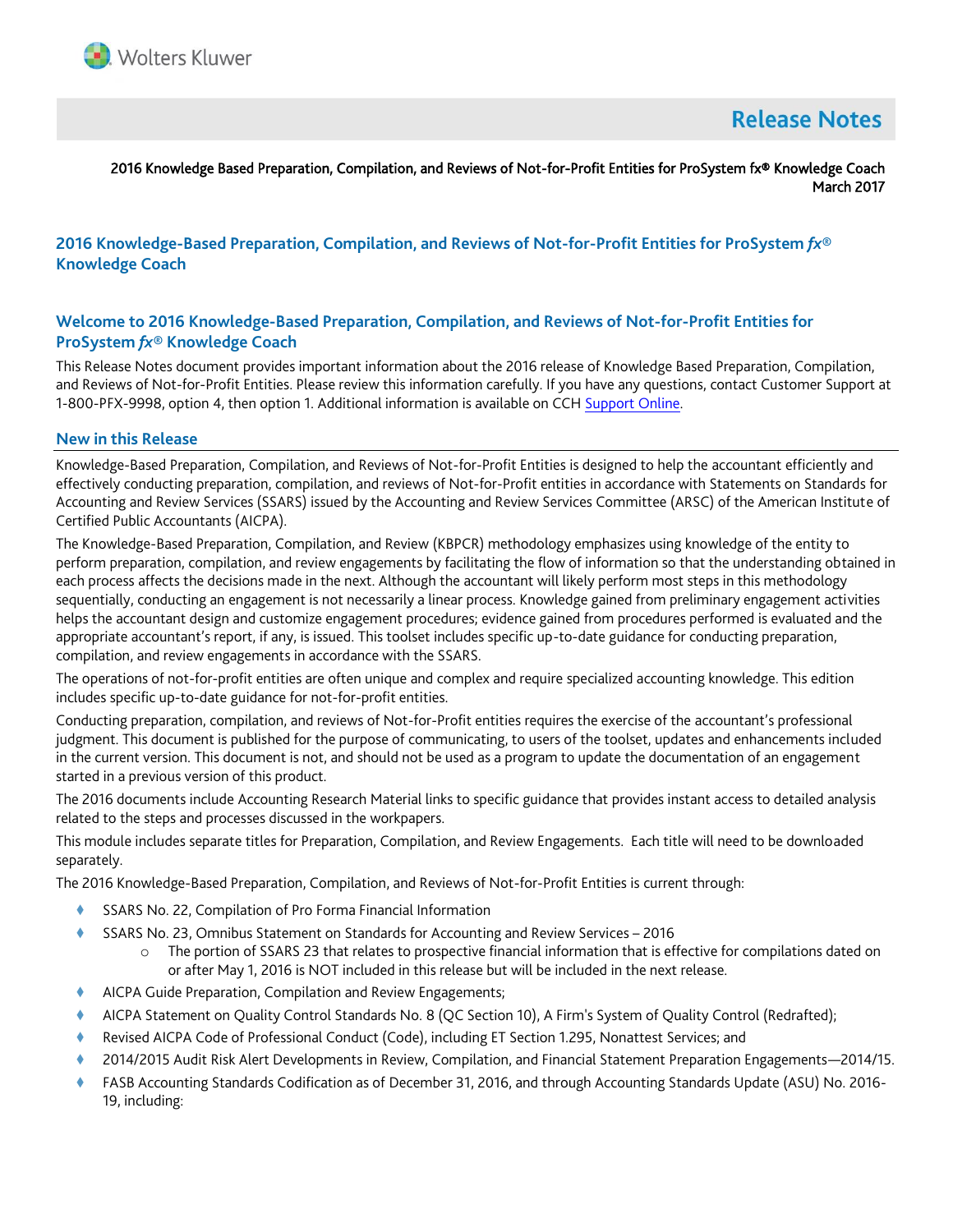- o ASU No. 2016-16, Income Taxes (Topic740): Intra-Entity Transfers of Assets Other Than Inventory;
- o ASU No. 2016-17, Consolidation (Topic 810): Interests Held through Related Parties That Are under Common Control;
- o ASU No. 2016-18, Statement of Cash Flows (Topic 230): Restricted Cash; and
- o ASU No. 2016-19, Technical Corrections and Improvements.

[Click here](http://support.cch.com/updates/KnowledgeCoach/pdf/guides_tab/2016%20NFP-PCR%20Title%20Overview%20for%20Knowledge%20Coach%20Users.pdf) for the 2016 Preparation, Compilation, and Reviews of Not-for-Profit Entities Title Overview for Knowledge Coach Users

## Important Notes

- Make sure to save changes to workpapers before closing the workpaper or the binder to ensure data is correctly updated.
- If your Current Editor Knowledge Coach MS® Word workpapers become read-only or crash, please do the following:
	- o Keep the binder with the affected workpapers open.
	- o Highlight the workpaper in the binder window and go to Tools > Save Knowledge Coach Answers.
- As of the December 2016 update to Engagement 7.5 and Knowledge Coach 2.5, you can open binders that contain Knowledge Coach workpapers when logged into the Shared File Room (SFR) mode in Engagement with the following restrictions:
	- o Knowledge Coach workpapers cannot be edited in the SFR mode.
	- o However, Knowledge Coach workpapers can be viewed as read-only, signed off on, and workpaper notes can be written on Knowledge Coach workpapers while in the SFR mode.
	- o Non-Knowledge Coach workpapers can be edited in SFR mode without restriction.

## System Requirements

- This title MUST be used with ProSystem *fx* ® Engagement version 7.5 or higher, ProSystem *fx*® Knowledge Coach version 2.5, 2016 Financial Statement Base v4 or higher for the Financial Statement title. If you have not installed the ProSystem fx® Engagement 7.5 and Knowledge 2.5, ensure that you do so before using this title. If you are upgrading from ProSystem *fx*® Engagement 7.1 or lower please contact Technical Support at 1-800-PFX-9998 for detailed instructions.
- A minimum of 4GB of RAM is required for optimal performance when opening and navigating through ProSystem *fx*® Knowledge Coach workpapers.

# **Download Instructions**

The 2016 Knowledge-Based Preparation, Compilation, and Reviews of Not-for-Profit Entities includes the Preparation, Compilation, and Review title packages which are three separate packages.

You must run the License Update Utility BEFORE adding the 2016 Knowledge-Based Preparation, Compilation and Reviews of Not-for-Profit Entities title to Engagement version 7.5 by performing the following steps:

- 1. Download the License Update Utility and Engagement version 7.5 License Update Q3 or Q4 File from this [site.](https://support.cch.com/updates/Engagement/#engagementLicenseFiles)
- 2. Right click on PfxEngUpdateUtility and Run as administrator.
- 3. Log in to the utility using your Admin login.
- 4. Browse to LicenseUpdate7.5Q3\_20170313.upd for Q3 update or LicenseUpdate7.5Q4\_20170313.upd for Q4 update that was downloaded along with the utility.
- 5. Click "OK" to run the update.
- 6. You will receive a message when the update is complete.
- 7. Before assigning licenses to your staff please retrieve an updated permission key. Please see this [Knowledge Base article](https://support.cch.com/kb/solution.aspx/sw3937) on our website.
- 8. Open the ProSystem fx Engagement Admin application and assign licenses to your staff.

Note: Please use the 7.5 Q4 License Update File if you have run the CCH ProSystem *fx* Engagement 7.5 and Knowledge Coach 2.5 December 2016 Update (Engagement version 7.5.100.1220 or later). If you have not yet run this update, please use the 7.5 Q3 License Update File.

You can identify the application version by going to the Help > About window within the application.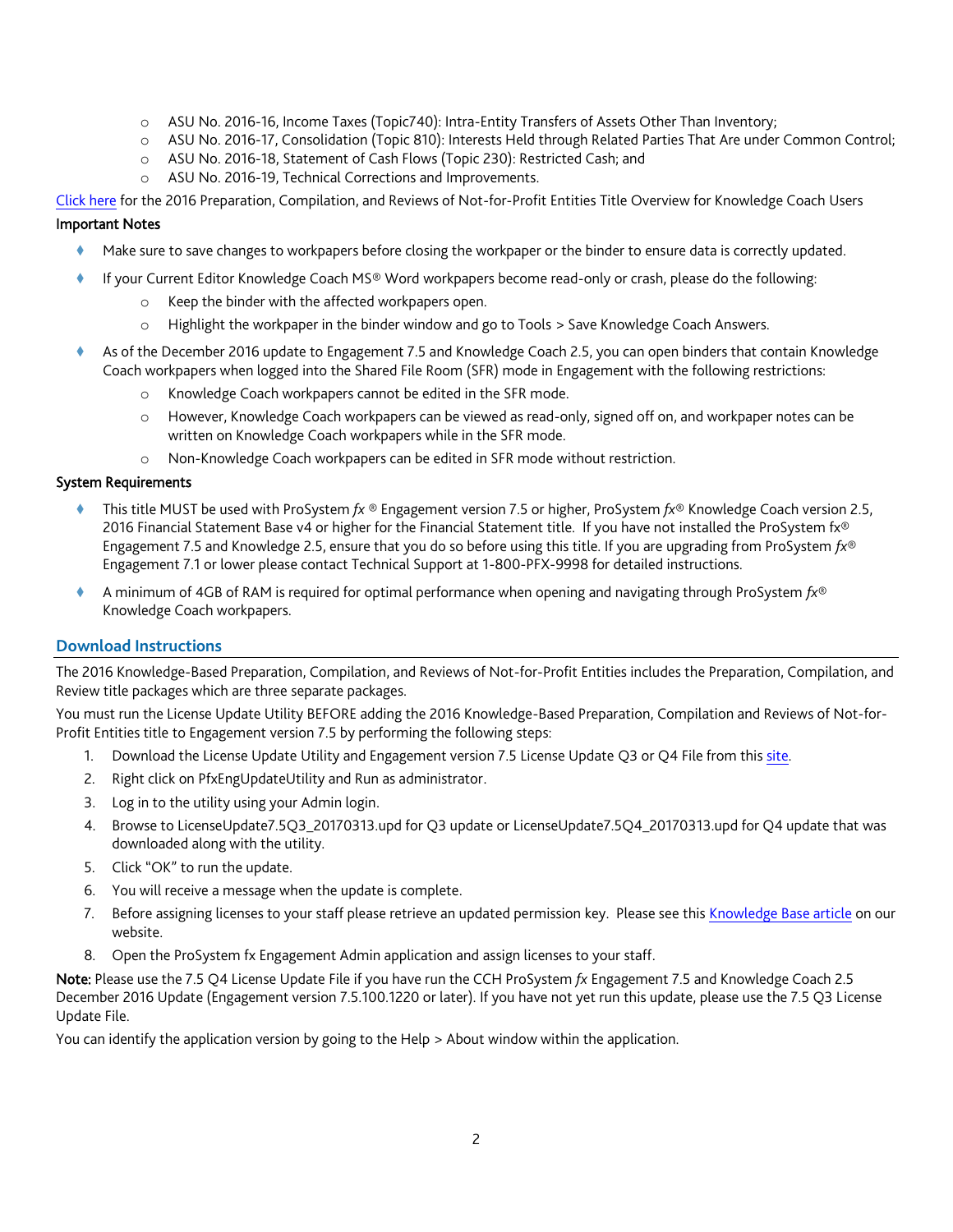Download the 2016 Knowledge Based Preparation, Compilation, and Reviews of Not-for-Profit Entities titles from the ProSystem *fx* ®Knowledge Coach Updates section of the ProSystem *fx*® Engagement Support Web site at the following URL: [http://support.cch.com/updates/KnowledgeCoach,](http://support.cch.com/updates/KnowledgeCoach) then select the Knowledge Coach Series and Download file link next to each of the 2016 Knowledge-Based Preparation, Compilation, or Reviews of Not-for-Profit Entities title. On some occasions the content package file (.KCP) will download with the extension changed to .ZIP. If this occurs, please change the extension of the downloaded file to KCP using all capital letters.

You must install the 2016 Financial Statement Base v4 title before installing any of the 2016 Knowledge Based Preparation, Compilation, or Reviews of Not-for-Profit Entities Titles.

The Financial Statement Base title is also available at the following link[: http://support.cch.com/updates/KnowledgeCoach](http://support.cch.com/updates/KnowledgeCoach)

Important: ProSystem *fx*® Engagement version 7.5 or higher and Knowledge Coach version 2.5 must be installed on the computer in order to install this Knowledge Coach title. Additional requirements include Microsoft® Office 2010, Microsoft® Office 2010 Primary Interop Assemblies (PIA) and Visual Studio® 2005 Tools for the Office Second Edition Runtime, Visual Studio® Tools for Office System Runtime version 3.0, and Visual Studio® Tools for the Office System 3.0 Runtime Service Pack 1., Visual Studio® Tools for Office Runtime 4.0 (VSTOR) (32-bit version for 32-bit OS and 64-bit version for 64-bit OS).

The 2016 Knowledge-Based Preparation, Compilation, and Reviews of Not-for-Profit Entities (3/30/2017) KCP download is a proprietary file that must be installed from within Engagement. Save this KCP file to a location on your local drive and follow the Installation Instructions included in the Release Bulletin.

# **Installation Instructions**

Once you have downloaded your Knowledge Coach title, you will need to add it to the list of titles within ProSystem *fx* ® Engagement. The only additional system requirement is approximately 75MB of disk space to store your Knowledge Coach Program content files. Please refer to the ProSystem *fx* ® Engagement with Knowledge Coach Release Notes for any other system requirements.

After downloading the 2016 Knowledge Based Preparation, Compilation, and Reviews of Not-for-Profit Entities title, do the following:

- Launch the ProSystem *fx* ® Engagement Workpaper Management application so that the Local File Room is displayed. Select Tools > Knowledge Coach Titles.
- The Knowledge Coach Titles window will be displayed.
- Choose Add Title.
- Browse to the title package file (\*.KCP) that you previously downloaded from the ProSystem *fx* ® Knowledge Coach Support Web site.
- Choose Open.
- The system will display a progress indicator while the title package is added. You will receive a message that the title has been successfully installed once the process is complete.

Note: You can determine this access in the ProSystem *fx*® Engagement Admin module by selecting a staff group and choosing File > Properties > Content "Insert Knowledge Coach workpapers from unreleased titles" option.

To release a title:

- Select one of the Knowledge Coach titles in the list that has been added but is not yet released.
- Choose Release Title. The current date and time will be displayed in the Date released column, and the status will change to "Released."

Note: You must add and assign a Knowledge Coach module as well as the Knowledge Coach title license in the ProSystem *fx* ® Engagement Administrator before using the workpapers.

Important: Once the 2016 Knowledge-Based Preparation, Compilation, and Reviews of Not-for-Profit Entities titles have been added and released, they will be automatically deployed to other staff members when they login to the "Office" location, or when they synchronize a binder that contains Knowledge Coach workpapers from this title.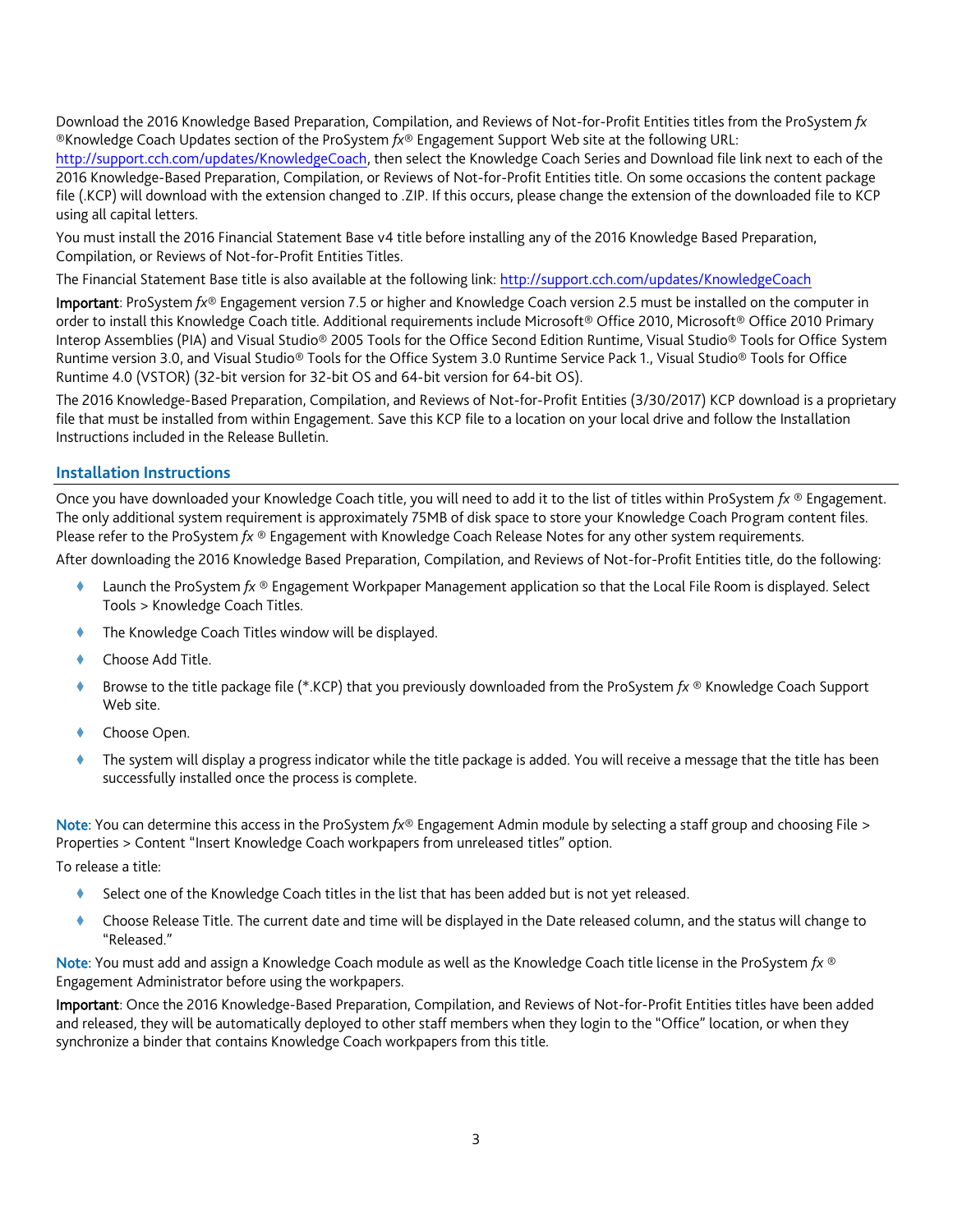## **Online Permission Key**

Permission key files may be downloaded from our Web site a[t https://prosystemfxsupport.tax.cchgroup.com/permkey/download.aspx](https://prosystemfxsupport.tax.cchgroup.com/permkey/download.aspx) or when adding or updating the new licenses within ProSystem *fx*® Engagement with Knowledge Coach version 7.5 and higher. After updating the license file in the ProSystem *fx*® Engagement Admin module, licenses need to be assigned to the staff who will use 2016 Knowledge-Based Preparation, Compilation, and Reviews of Not-for-Profit Entities.

If you have not already established a Single Sign-on (SSO) account with Customer Service, we urge you to do so at this time.

#### **Accounting Research Manager**

CCH's Accounting Research Manager ("ARM") is the most comprehensive, up-to-date and objective online database of financial reporting literature. It includes all authoritative and proposed accounting, auditing, and SEC literature, plus independent, expert-written interpretive guidance.

Available on ARM, the Knowledge-Based Preparations, Compilations and Reviews of Not-for-Profit Entities Guide helps you comply with the most recent professional standards and guidance for the conduct preparations, compilations and reviews and to integrate the use of practice aids, tools, and other resources with its guidance. This publication supplements and complements the Knowledge-Based documents that are available in Knowledge Coach.

If you subscribe to an ARM library that includes Preparation, Compilation and Review content, you can link directly to source material from Resources within Knowledge Coach documents. These links have been updated to refer to the accounting standards under the FASB Accounting Standards Codifications.

With Accounting Research Manager, you maximize the efficiency of your research time, while enhancing your results. Learn more about our content, our experts, and how you can request your free trial by visiting [http://www.accountingresearchmanager.com.](http://www.accountingresearchmanager.com/) You can also access the Accounting Research Manager Web site by selecting the item in ProSystem *fx* ® Engagement from the Guidance tab on the Shortcuts bar in the Binder window.

## **Using Your Knowledge Coach Content**

To use your Knowledge Coach Workpaper Templates, open a binder in ProSystem *fx*® Engagement, select the workpaper tab into which you would like to insert the workpaper, and select New Knowledge Coach Workpaper from the toolbar or File menu. The New Knowledge Coach Workpaper dialog appears (Figure 1).

Select the New Knowledge Coach Title with the content you would like to use. You can only select titles you have installed. The information displayed changes to reflect the workpaper organization available for the selected title. Select the Knowledge Coach Workpaper Templates to insert into your binder and click OK. The Selected Workpaper Properties dialog appears. Each workpaper name is automatically loaded into the Name field. Add a workpaper index in the Index field and make any Name modifications you desire. You can also modify the tab location or the roll forward settings for each workpaper. Then click OK. The integrated Knowledge Coach workpaper is now inserted into your engagement binder. For more information on how to use Knowledge Coach workpapers in your binder, see the Knowledge Coach User Guide.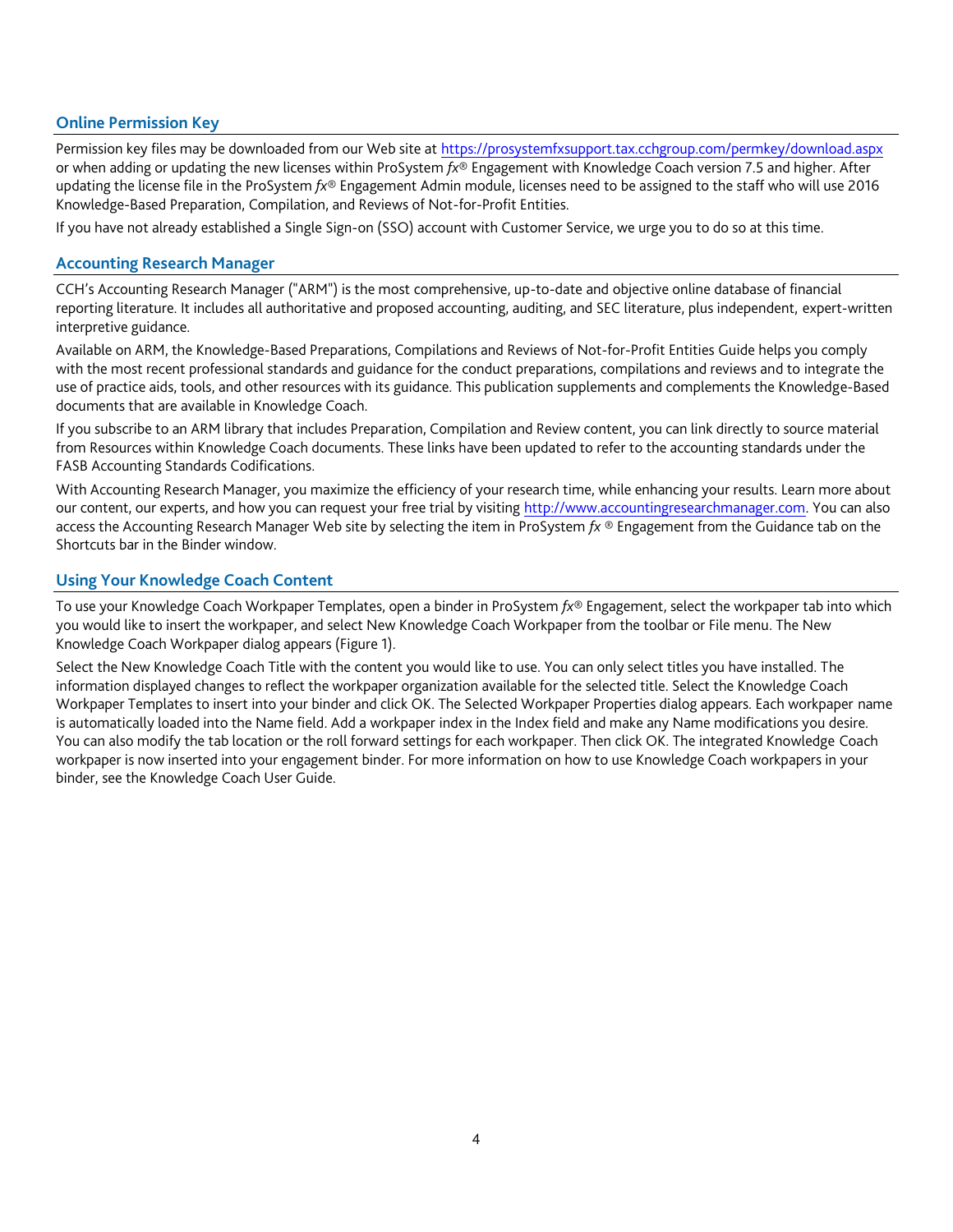New Knowledge Coach Workpaper

| Industry title selection                                                                                           | Workpaper selection                                                                                                                                                                                                                                            |                                                                             |
|--------------------------------------------------------------------------------------------------------------------|----------------------------------------------------------------------------------------------------------------------------------------------------------------------------------------------------------------------------------------------------------------|-----------------------------------------------------------------------------|
| Q<br>$\leftarrow$                                                                                                  | Add independent workpapers without foundation workpapers                                                                                                                                                                                                       | -1<br>$\frac{1}{\sqrt{2}}$                                                  |
| 2016 KBA Not-for-Profits Compilations<br>2016 KBA Not-for-Profits Preparations<br>2016 KBA Not-for-Profits Reviews | $\begin{array}{c} \square \vdash \square \ \square \ \square \end{array}$<br>000-Resources<br>100-The Communications Hub<br>ėĐ<br>200-Pre-Engagement Procedures<br>800-Compilation Procedures<br>ė−<br>面一<br>900-Evaluating, Concluding & Reporting Procedures | Details of selected workpaper                                               |
|                                                                                                                    |                                                                                                                                                                                                                                                                | Highlight a workpaper or select<br>a workpaper check box to see<br>details. |
|                                                                                                                    |                                                                                                                                                                                                                                                                |                                                                             |
|                                                                                                                    |                                                                                                                                                                                                                                                                |                                                                             |
|                                                                                                                    |                                                                                                                                                                                                                                                                |                                                                             |
|                                                                                                                    |                                                                                                                                                                                                                                                                |                                                                             |
| $\,$ $\,$<br>$\rightarrow$                                                                                         |                                                                                                                                                                                                                                                                |                                                                             |
|                                                                                                                    | <b>OK</b>                                                                                                                                                                                                                                                      | Help<br>Cancel                                                              |
|                                                                                                                    |                                                                                                                                                                                                                                                                |                                                                             |

Figure 1 - New Knowledge Coach Workpaper

# **Additional Information on Knowledge Coach and the KBPCR Methodology**

Knowledge-Based Preparation, Compilation and Review (KBPCR) Methodology - Allows the results of one set of procedures to become the input for the next. The key components of the KBPCR methodology include:

- An Overview that guides accountants through the KBPCR methodology;
- Knowledge-Based Preparation, Compilation, and Review documents, integral to the overall engagement process, that contain steps and procedures required by SSARSs.
- Customizable Preparation, Compilation and Review Programs that take accountants through related steps and procedures;
- Practice Aids to help accountants complete steps or processes outlined in the Knowledge-Based Preparation, Compilation and Review documents and Programs;
- Accountant's Reports that provide a variety of sample accountant's opinions on financial statements; and
- Correspondence documents that provide sample letters to be used to comply with SSARS requirements and in many other common situations.

 $\times$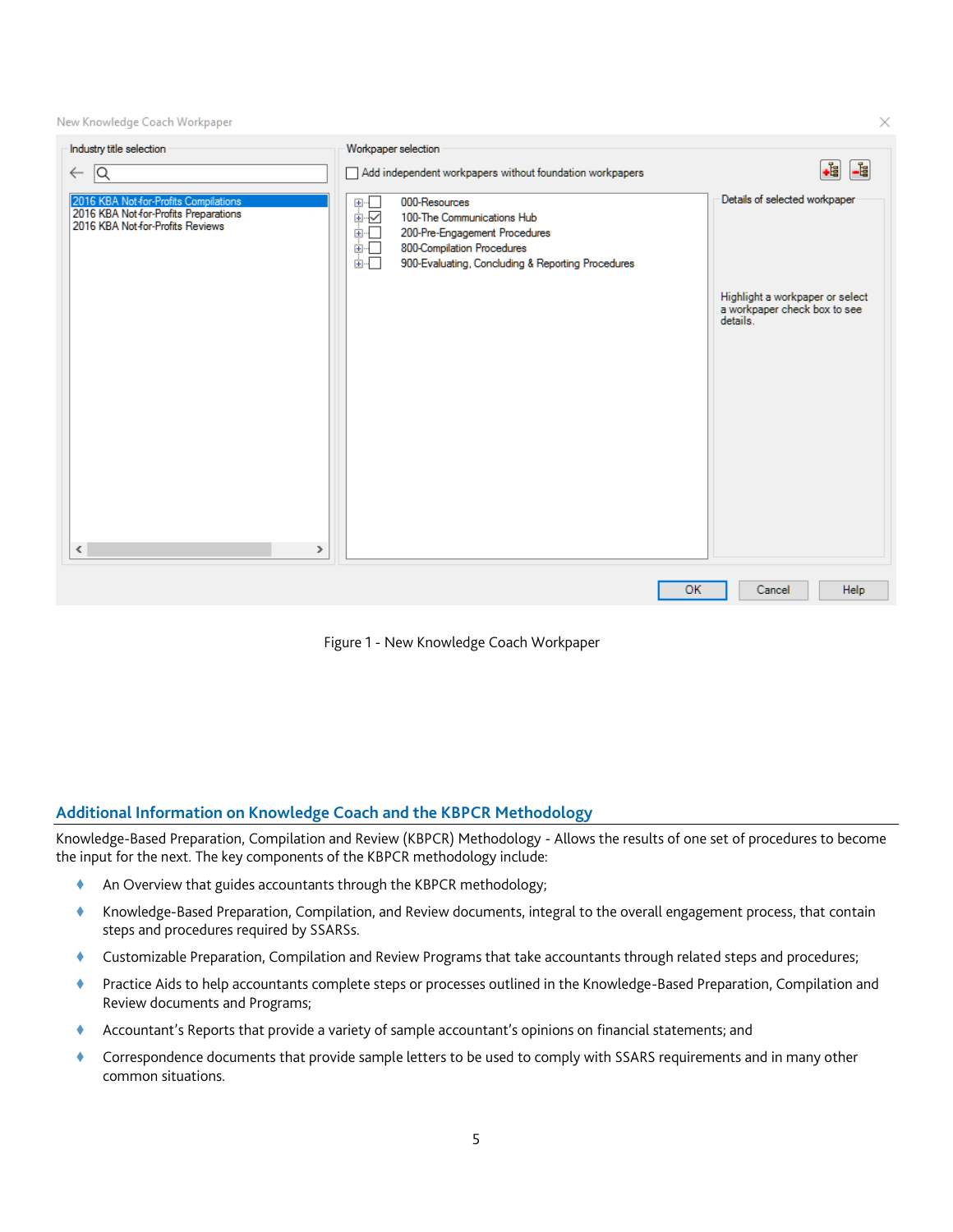- The AICPA's Accounting and Review Services Committee (ARSC) SSARS The practice aids and tools in the 2016 Knowledge-Based Preparations, Compilations and Reviews of Not-for-Profit Entities are designed around the AICPA's SSARS standards to assist accountants by:
	- Facilitating compliance with SSARS;
	- Encouraging more effective engagements through tailored engagement programs and comprehensive practice aids; and
	- Enhancing engagement documentation.

## ProSystem fx® Knowledge Coach

- ProSystem fx® Knowledge Coach functionality allows accountants to use the Knowledge-Based methodology more efficiently by eliminating the need for duplicate entry of the same information, tailoring documentation to each particular engagement, and documenting the link between risks identified and procedures performed. PRP-100 Tailoring Question Workpaper, CMP-100 Tailoring Question Workpaper or REV-100 Tailoring Question Workpaper are documents in Knowledge Coach that presents engagement-level questions designed to aid in tailoring the engagement documentation to fit each client. Completing the questions helps the accountant avoid duplication and unnecessary workpapers.
- Before you begin your engagement, please review the guidance in PRP-101 Overall Preparation Program, CMP-101 Overall Compilation Program or REV-101 Overall Review Program. These workpapers are intended to be your road map through the Knowledge-Based methodology. You should start your engagement with PRP-100 Tailoring Question Workpaper, CMP-100 Tailoring Question Workpaper or REV-100 Tailoring Question Workpaper and PRP-101 Overall Preparation Program, CMP-101 Overall Compilation Program or REV-101 Overall Review.
- Refer to KBP-101 Preparation: Significant Matters, KBC-101 Compilation: Significant Matters and KBR-102 Review: Significant Matters to accumulate and review significant issues and findings. PRP-801 Preparation Program, CMP-801 Compilation Program: Significant Risks and Uncertainties and REV-802 Review Program: Significant Risks and Uncertainties provides a guide for implementing the guidance related to the disclosure of certain significant risks and uncertainties.
- Information Flow helps cut down on the time spent duplicating information across forms. In addition, the flow of consistent information ensures that information and updates to information are not missed between workpapers. Drill-down functionality helps the user navigate quickly to the source of the information, aiding in the review of the engagement file.
- Diagnostics help keep track of unresolved issues like unanswered questions, incomplete risks, program steps not linked to risks or relevant assertions, missing workpaper, and more.
- Links to Accounting Research Manager (ARM)-If you subscribe to an ARM library that includes audit content, you can link directly to source material from Resources within Knowledge Coach workpapers. These links have been updated to reference to the accounting standards under the SSARS and accounting standards issued by the AICPA.
- Interpretive Guidance is integrated into each Knowledge Coach template through the Tips view of each new task pane. Informational features include Practice Points, Examples, Optional Workpapers, and Resources to help accountants work more effectively and efficiently. You can also navigate from Resources within a document or the tip pane directly to CCH's Accounting Research Manager and industry audit guides by simply clicking on the Reference.

| Download<br>Description:  | 2016 Knowledge-Based Preparation, Compilation, and<br>Reviews of Not-for-Profit Entities (3/30/2017) |
|---------------------------|------------------------------------------------------------------------------------------------------|
| Version:                  | Engagement v. 7.5 with Knowledge Coach 2.5 or higher and<br>2016 Financial Statement Base v4         |
| Release Date:             | March 2017                                                                                           |
| File size:                | 18MB                                                                                                 |
| Approx. Download<br>Time: | 42 minutes at 56 kbps                                                                                |